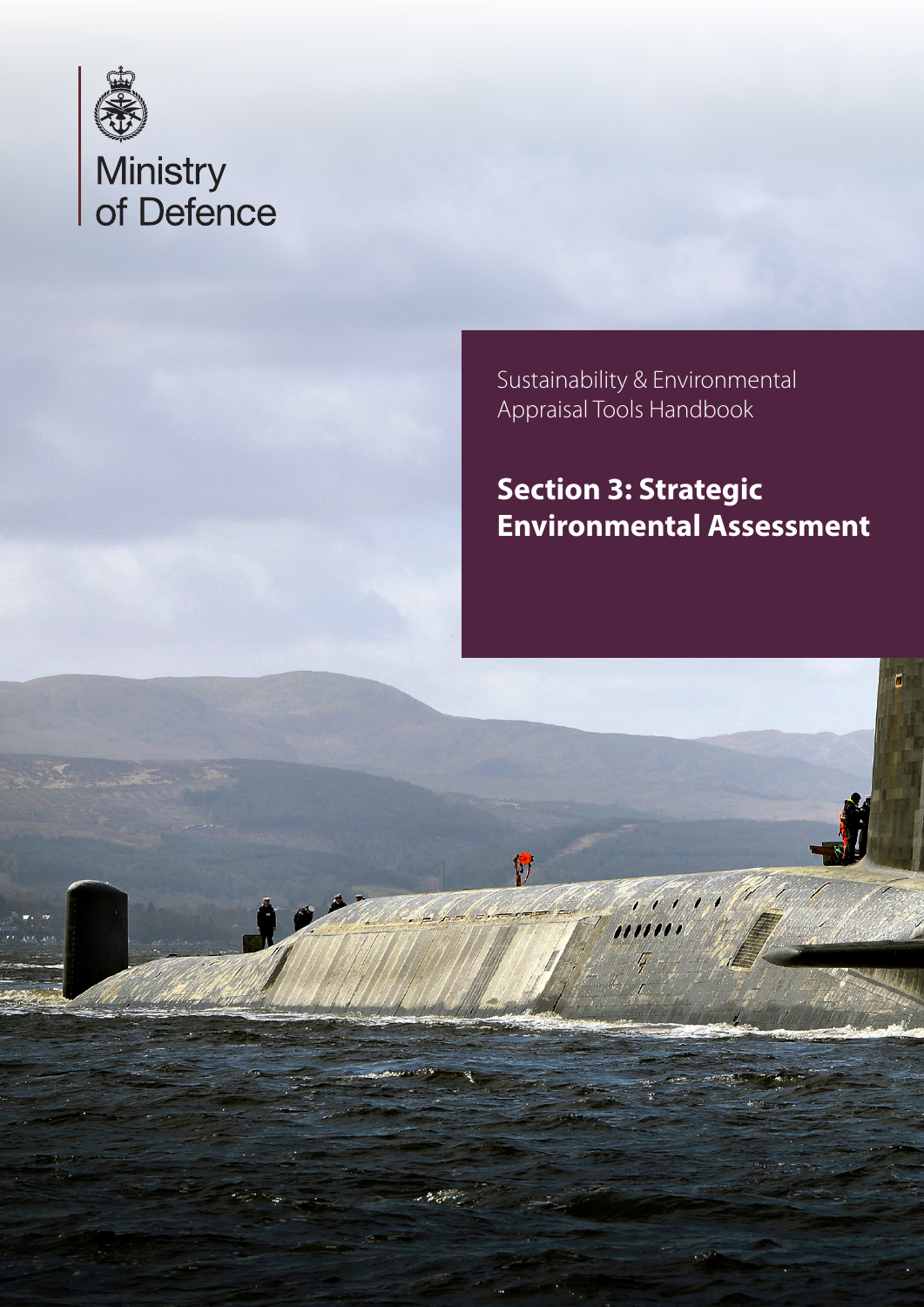## **Contents**

| <b>How to use this Guidance</b>                       |                |
|-------------------------------------------------------|----------------|
| <b>Introduction</b>                                   | 4              |
| <b>What is Strategic Environmental Assessment?</b>    | $\overline{4}$ |
| Why is Strategic Environmental Assessment Important?  | $\overline{4}$ |
| When is Strategic Environmental Assessment Required?  | $\overline{4}$ |
| Who is responsible?                                   | $\overline{4}$ |
| How to undertake a Strategic Environmental Assessment | 4              |
| <b>Costs and Timescales</b>                           | 4              |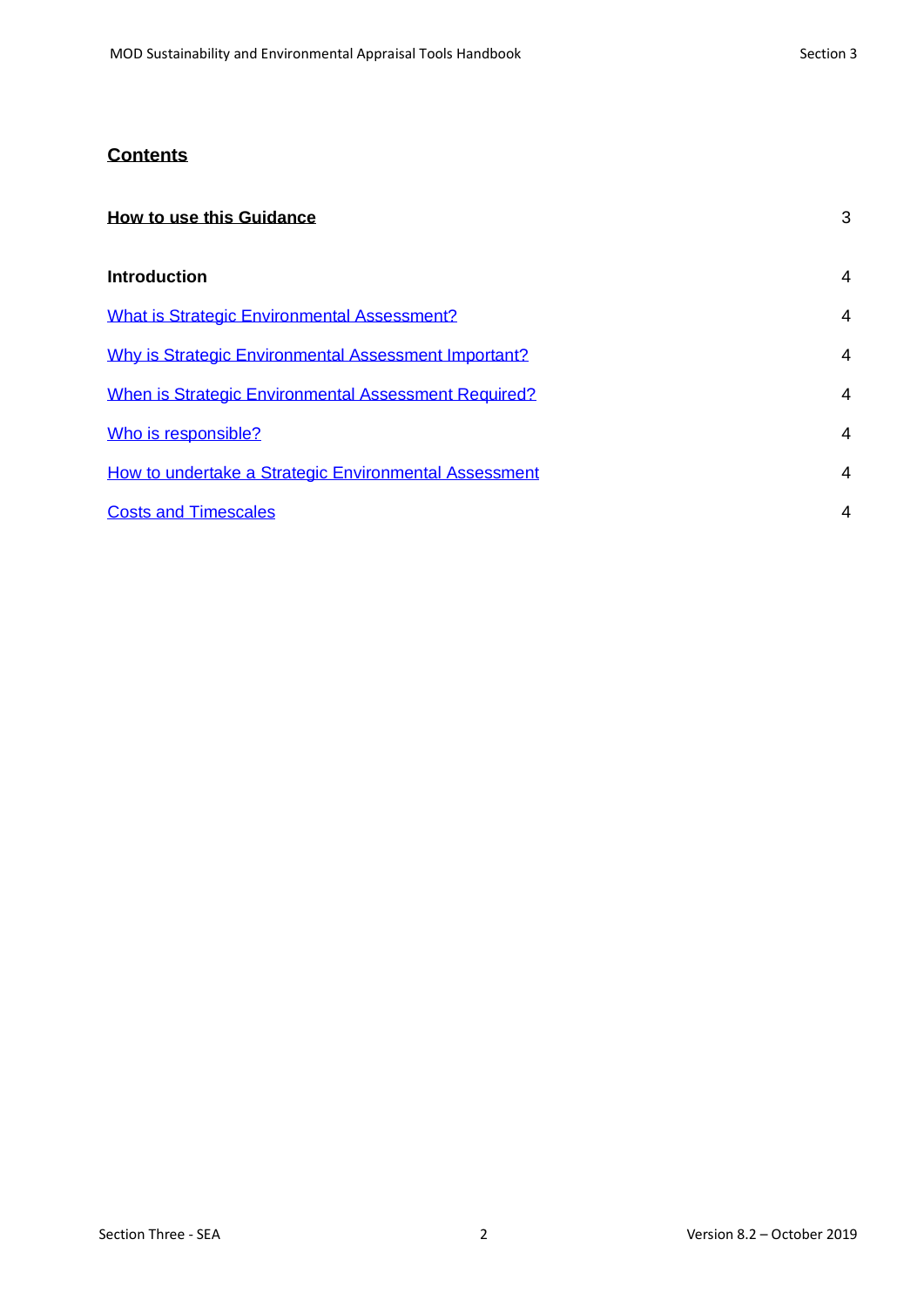## <span id="page-2-0"></span>**How to use this guidance**

This guidance forms Chapter 3 of the MOD Sustainability and Environmental Appraisal Tool Handbook ('the Handbook'). It provides information on Strategic Environmental Assessments.

| Section 3.1: | What is a Strategic Environmental Assessment?        |
|--------------|------------------------------------------------------|
| Section 3.2: | Why Strategic Environmental Assessment is important? |
| Section 3.3: | When Strategic Environmental Assessment is required? |

#### **Who is the guidance aimed at?**

This guidance provides a basic level of understanding to meet statutory and policy requirements within MOD and is targeted at Requirement Managers, Project Managers and Project Team Leaders.

**Box 3.1 – SEA Guidance & Policy**

#### **SEA Guidance and Implementation**:

DIO Environmental Planning Team (EPT): DIOTS-ENVPTEAMWDC@mod.gov.uk

#### **SEA Policy**

JSP 850 – [Infrastructure and Estate Policy](https://modgovuk.sharepoint.com/sites/defnet/HOCS/Pages/JSP850.aspx)

MOD is always seeking to learn from good practice to improve the ways that guidance is provided. Please email any **suggestions or feedback** to [DIOSDEUS-SusDevSpt@mod.uk](mailto:DIOSDEUS-SusDevSpt@mod.uk)